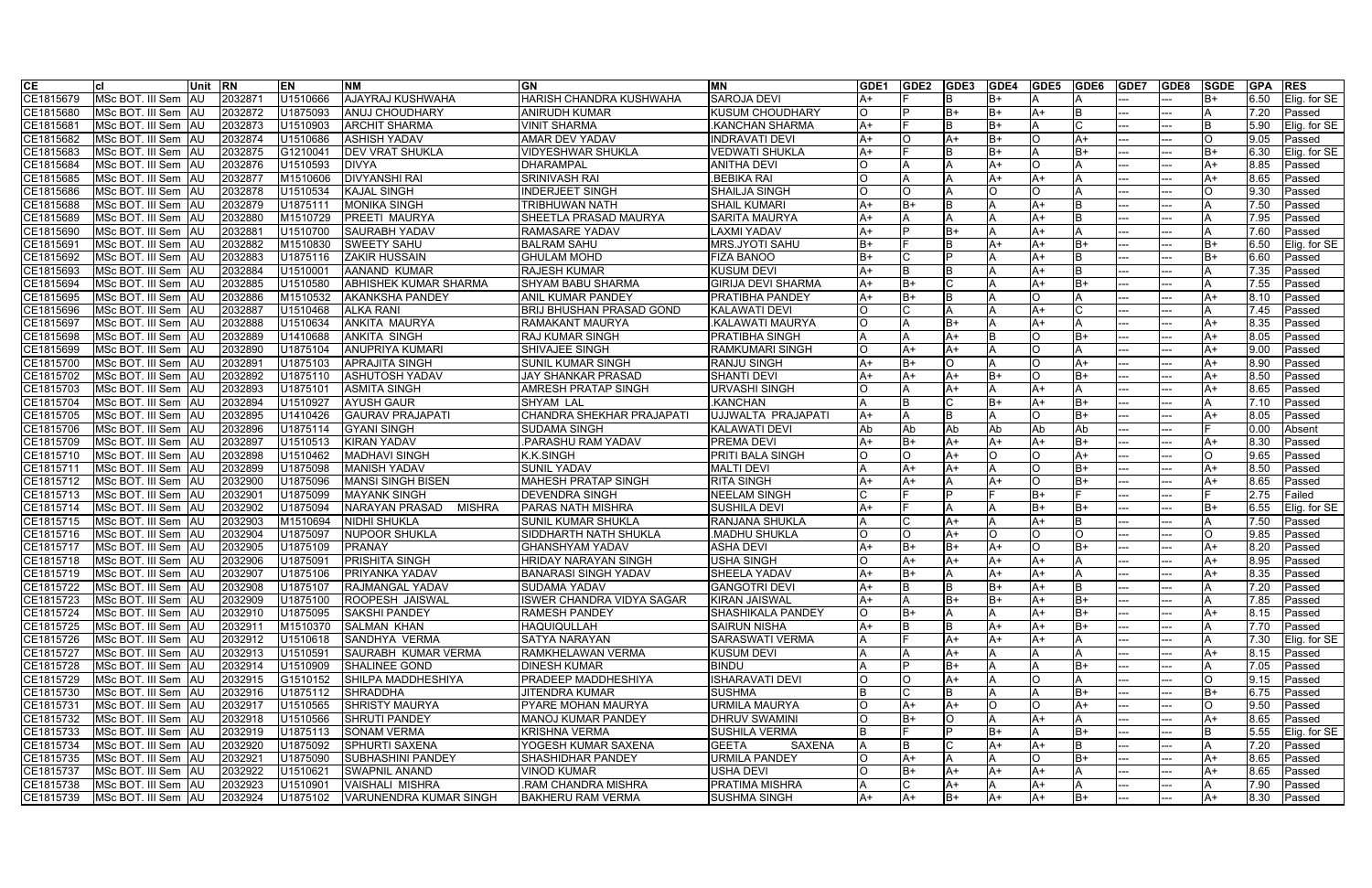| CE1815740 | MSc BOT. III Sem AU                          | 2032925                | U1875115 | <b>VILLAYAT ALI</b>        | <b>MOHD HASSAN</b>            | <b>MARZIA BANOO</b>           | A+   | ΙO           | lB+ |      |      | B+       |     | A+   | 8.50  | Passed       |
|-----------|----------------------------------------------|------------------------|----------|----------------------------|-------------------------------|-------------------------------|------|--------------|-----|------|------|----------|-----|------|-------|--------------|
| CE1815721 | MSc BOT. III Sem   AU                        | 2032926                | U1875108 | YADAV RAJKUMAR SOHANLAL    | <b>SOHANLAL</b>               | <b>DURGA DEVI</b>             |      | B.           |     |      | A+   | B+       |     |      | 7.85  | Passed       |
| CE181574  | MSc BOT. III Sem CMP                         | 2032927                | U1410637 | <b>ADARSH DWIVEDI</b>      | DEV MURTI DWIVEDI             | <b>MALTI DWIVEDI</b>          |      |              |     | B+   | $A+$ |          |     |      | 7.45  | Passed       |
| CE1815743 | MSc BOT. III Sem CMP                         | 2032928                | M187510  | <b>ADITI SINGH</b>         | RAKESH KUMAR SINGH            | <b>SADHNA SINGH</b>           | IA+  |              | A+  | A+   |      | A+       |     | A+   | 8.75  | Passed       |
| CE1815742 | MSc BOT. III Sem CMP                         | 2032929                | U1510578 | <b>ADITI SINGH</b>         | <b>MAHENDRA PRATAP SINGH</b>  | <b>SANDHYA SINGH</b>          | IA+  | lB+          | A+  | A+   |      | $\Omega$ |     |      | 19.10 | Passed       |
| CE1815744 | MSc BOT. III Sem                             | <b>CMP</b><br>2032930  | M1875102 | <b>AJAY PATHAK</b>         | <b>SANJAY PATHAK</b>          | <b>CHANDA PATHAK</b>          |      | B+           |     |      | A+   | A+       |     |      | 7.95  | Passed       |
| CE1815745 | MSc BOT. III Sem                             | <b>CMP</b><br>2032931  | 11510367 | <b>AKANKSHA ARYA</b>       | <b>SATI RAM ARYA</b>          | <b>JANKI ARYA</b>             |      | D            | B+  | O    | A+   | O.       |     |      | 7.85  | Passed       |
| CE1815746 | MSc BOT. III Sem                             | <b>CMP</b><br>2032932  | M1510642 | <b>AKANKSHA PATEL</b>      | <b>MANIK CHANDRA</b>          | <b>SUNEETA PATEL</b>          |      |              |     | B+   |      |          |     |      | 15.15 | Elig. for SE |
| CE1815747 | MSc BOT. III Sem                             | <b>CMP</b><br>2032933  | U1510674 | <b>ALOK KUMAR PATEL</b>    | <b>ARVIND KUMAR</b>           | <b>SHIKHA VERMA</b>           |      |              | Ab  | Ab   |      |          |     |      | 4.70  | Elig. for SE |
| CE1815748 | MSc BOT. III Sem                             | <b>CMP</b><br>2032934  | U1410844 | <b>AMAN SRIVASTAVA</b>     | RAJESH KUMAR LAL              | SADHANA SRIVASTAVA            |      | D            |     |      | A+   | A+       |     |      | 6.00  | Elig. for SE |
| CE1815749 | MSc BOT. III Sem CMP                         | 2032935                | M1875103 | <b>ANAMIKA SINGH</b>       | <b>DURGA SINGH</b>            | <b>SUDAMA SINGH</b>           |      | B            |     | A+   | A+   | A+       |     |      | 7.95  | Passed       |
| CE1815751 | MSc BOT. III Sem CMP                         | 2032936                | U1510690 | <b>ANANYA SINGH</b>        | <b>MUKESH SINGH PATEL</b>     | <b>SUNITA DEVI</b>            |      |              |     | A+   | A+   | A+       |     | A+   | 8.25  | Passed       |
| CE1815752 | MSc BOT. III Sem CMP                         | 2032937                | M1510557 | <b>ANJU SINGH</b>          | <b>SHITALA PRASAD</b>         | <b>RAJKUMARI</b>              |      |              | B+  | A+   | $A+$ | A+       |     |      | 7.80  | Passed       |
| CE1815753 | MSc BOT. III Sem CMP                         | 2032938                | M1510559 | <b>ANKITA RAI</b>          | <b>ASHOK KUMAR RAI</b>        | <b>SEEMA RAI</b>              |      |              |     | A+   |      | IO.      |     | A+   | 8.65  | Passed       |
| CE1815756 | MSc BOT. III Sem CMP                         | 2032939                | 11510109 | <b>DEEPAK SINGH</b>        | <b>VINAY KUMAR SINGH</b>      | <b>SADHANA SINGH</b>          |      |              | A+  | A+   | A+   | A+       |     | $A+$ | 8.25  | Passed       |
| CE181575  | MSc BOT. III Sem                             | <b>CMP</b><br>2032940  | 11510397 | <b>DEEPIKA KUMARI</b>      | <b>ISHWAR LAL</b>             | <b>SUNEETA DEVI</b>           |      |              | A+  | A+   | $A+$ | A+       |     | $A+$ | 8.25  | Passed       |
| CE1815758 | MSc BOT. III Sem CMP                         | 2032941                | M1510600 | <b>DEEPIKA TRIPATHI</b>    | <b>SURENDRA NATH TRIPATHI</b> | <b>ASHA TRIPATHI</b>          | $A+$ | B.           | A+  | A+   | $A+$ | $\circ$  |     | A+   | 8.75  | Passed       |
| CE1815759 | MSc BOT. III Sem                             | <b>CMP</b><br>2032942  | M1310170 | <b>DURJAY PRATAP SINGH</b> | <b>VIRENDRA SINGH</b>         | <b>PHULA DEVI</b>             |      |              |     |      | A+   | A+       |     | lB+  | 6.45  | Elig. for SE |
| CE1815760 | MSc BOT. III Sem                             | 2032943<br><b>ICMP</b> | M1875106 | <b>EKTA RAI</b>            | <b>JAI PRAKASH SHARMA</b>     | <b>NEELAM RAI</b>             | lA+  | B            |     | A+   |      | $\Omega$ |     | A+   | 8.80  | Passed       |
| CE1815761 | MSc BOT. III Sem CMP                         | 2032944                | S1510031 | <b>GEETA SRIVASTAVA</b>    | SUNIL KUMAR SRIVASTAVA        | MALA SRIVASTAVA               | IA+  | C            |     | B+   | A+   | lO.      |     | lA+  | 8.15  | Passed       |
| CE1815762 | MSc BOT. III Sem                             | 2032945<br><b>ICMP</b> | M1875107 | <b>NDU SINGH</b>           | SATISH KUMAR SINGH            | <b>SHEELA DEVI</b>            |      | D            |     | B+   | A+   | A+       |     |      | 7.50  | Passed       |
| CE1815763 | MSc BOT. III Sem                             | <b>ICMP</b><br>2032946 | M1875108 | <b>JAHNVI SINGH</b>        | CHANDRA BHUSHAN SINGH         | <b>PUSHPA SINGH</b>           |      | B+           | A+  | A+   | A+   | A+       |     | A+   | 8.70  | Passed       |
| CE1815764 | MSc BOT. III Sem CMP                         | 2032947                | U1510905 | <b>JAYA DWIVEDI</b>        | UTTAM KUMAR DWIVEDI           | <b>DURGAWATI DEVI</b>         |      | B+           |     |      |      | lO.      |     | A+   | 8.80  | Passed       |
| CE1815766 | MSc BOT. III Sem CMP                         | 2032948                | 11510502 | KUMARI VANDANA PATEL       | <b>CHHOTE LAL PATEL</b>       | LALMANI PATEL                 |      |              |     | B+   | $A+$ |          |     | lB+  | 6.40  | Elig. for SE |
| CE1815768 | MSc BOT. III Sem CMP                         | 2032949                | U1510904 | <b>MUKUL CHAUDHARI</b>     | <b>NAVAL KISHOR CHAUDHARI</b> | <b>KIRAN</b>                  |      | B            |     | A+   | lA+  | IO.      |     |      | 8.00  | Passed       |
| CE1815769 | MSc BOT. III Sem CMP                         | 2032950                | M1510258 | <b>NAVEEN KUMAR TIWARI</b> | <b>MAHAVEER TIWARI</b>        | <b>PREMA DEVI</b>             |      | B            |     |      | $A+$ | lO.      |     |      | 17.70 | Passed       |
| CE1815770 | MSc BOT. III Sem CMP                         | 2032951                | M1510689 | <b>NEETU MAURYA</b>        | RAM DEEN MAURYA               | SHARMILA MAURYA               |      | B+           |     | A+   | A+   | IO.      |     | A+   | 8.15  | Passed       |
| CE181577  | MSc BOT. III Sem                             | <b>CMP</b><br>2032952  | M1410459 | <b>PANKAJ GAUTAM</b>       | SHYAM MOHAN GAUTAM            | <b>PUSPA DEVI</b>             | B+   |              |     |      | $A+$ | A+       |     | lB+  | 6.60  | Elig. for SE |
| CE1815772 | MSc BOT. III Sem                             | <b>CMP</b><br>2032953  | 11510450 | <b>PREETI KUMARI</b>       | <b>RKMISHRA</b>               | <b>SAVITA MISHRA</b>          | A+   | B+           |     |      | A+   | A+       |     |      | 7.95  | Passed       |
| CE1815773 | MSc BOT. III Sem                             | <b>CMP</b><br>2032954  | M1510732 | <b>PRERNA KUSHWAHA</b>     | <b>VINOD KUMAR KUSHWAHA</b>   | URMILA KUSHWAHA               |      | C            |     |      | $A+$ | A+       |     | lB+  | 6.75  | Elig. for SE |
| CE1815774 | MSc BOT. III Sem                             | <b>CMP</b><br>2032955  | U1410309 | <b>PRIYA GAHLOW1</b>       | <b>VIJAY BAHADUR SINGH</b>    | <b>SUNAINA SINGH</b>          | A+   | B+           |     | A+   |      | A+       |     | A+   | 8.30  | Passed       |
| CE1815775 | MSc BOT. III Sem                             | <b>CMP</b><br>2032956  | 11510453 | <b>PRIYA SINGH</b>         | <b>RAKESH SINGH</b>           | <b>PUSPA SINGH</b>            |      |              |     |      | A+   | A+       |     | lB+  | 6.75  | Elig. for SE |
| CE1815776 | MSc BOT. III Sem                             | 2032957<br><b>CMP</b>  | U1510906 | <b>PRIYANKA RAJWANI</b>    | PAWAN KUMAR RAJWANI           | <b>NIKITA RAJWANI</b>         | IA+  | B            |     | A+   |      | lO.      |     | lA+  | 8.20  | Passed       |
| CE1815777 | MSc BOT. III Sem                             | <b>CMP</b><br>2032958  | M1510747 | <b>RAKHI SHARMA</b>        | DEVENDRA KUMAR SHARMA         | <b>SUMAN SHARMA</b>           |      | B            |     | A+   | A+   | lO.      |     |      | 7.85  | Passed       |
| CE1815779 | MSc BOT. III Sem                             | 2032959<br><b>CMP</b>  | M1875109 | <b>SABIYA SHARIQ</b>       | <b>MOHD SHARIQ IQBAL</b>      | <b>SHAKEELA BANO</b>          |      |              |     |      | A+   | A+       |     | B+   | 6.75  | Elig. for SE |
| CE1815780 | MSc BOT. III Sem                             | 2032960<br><b>CMP</b>  | M1875110 | <b>SADHANA SINGH</b>       | PHOOL CHAND SINGH             | <b>SUMAN LATA SINGH</b>       | lAb  | Ab           | Ab  | Ab   | l Ab | Ab       |     |      | 0.00  | Absent       |
| CE181578  | MSc BOT. III Sem CMP                         | 2032961                | 11510471 | <b>SATYA PANDEY</b>        | <b>SANJAY PANDEY</b>          | <b>SUNITA PANDEY</b>          |      |              |     | A+   |      | $\circ$  |     | A+   | 8.50  | Passed       |
| CE1815782 | MSc BOT. III Sem CMP                         | 2032962                | M1875111 | <b>SATYA VRAT SINGH</b>    | <b>HARBAKSH SINGH</b>         | <b>KRISHNA DEVI</b>           |      |              |     | $B+$ | $A+$ | A+       |     |      | 5.55  | Elig. for SE |
|           | CE1815783   MSc BOT. III Sem   CMP   2032963 |                        |          | M1510779 SAUMYA SINGH      | <b>SHIV PRATAP SINGH</b>      | <b>RENU SINGH</b>             | ΙA   | ТC           |     | A+   | IO.  | IО       |     | lA+  |       | 8.05 Passed  |
| CE1815784 | MSc BOT. III Sem CMP 2032964                 |                        |          | M1875112 SAURABH SINGH     | <b>SATISH SINGH</b>           | <b>RUMA SINGH</b>             |      | l p          |     |      | IA.  |          |     |      | 5.90  | Elig. for SE |
| CE1815785 | MSc BOT. III Sem CMP 2032965                 |                        | M1510789 | <b>SHIVANGI CHAUDHARY</b>  | <b>SURESH CHANDRA</b>         | <b>SUNITA CHAUDHARY</b>       | B+   |              |     | A+   | A+   | A+       |     | lB+  | 6.75  | Elig. for SE |
| CE1815786 | MSc BOT. III Sem CMP 2032966                 |                        |          | M1510438 SHUBHAM KUSHWAHA  | <b>SHYAM LAL KUSHWAHA</b>     | <b>PRABHA KUSHWAHA</b>        | A+   | IB.          |     | A+   | A+   | lO.      |     | A+   | 8.30  | Passed       |
| CE1815788 | MSc BOT. III Sem CMP 2032967                 |                        | M1875114 | <b>SHUBHANKAR JAISWAL</b>  | <b>BALWANT JAISWAL</b>        | RADHA DEVI                    | lB+  | C            |     |      | A+   | lO.      |     | lB+  | 6.80  | Elig. for SE |
| CE1815789 | MSc BOT. III Sem CMP 2032968                 |                        | M1510803 | <b>SHWETA</b>              | SURENDRA MISHRA               | <b>SUMAN MISHRA</b>           | IB+  | $\mathsf{C}$ |     |      | A+   | A+       |     | lB+  | 6.60  | Elig. for SE |
| CE1815791 | MSc BOT. III Sem CMP 2032969                 |                        | M1210827 | <b>SIMMI YADAV</b>         | <b>BASANT YADAV</b>           | <b>KIRAN YADAV</b>            | lB+  | C            |     | A+   | A+   | A+       |     |      | 7.80  | Passed       |
| CE1815792 | MSc BOT. III Sem CMP 2032970                 |                        | M1410743 | <b>SIMRAN GUPTA</b>        | RAJESH GUPTA                  | <b>SARITA GUPTA</b>           |      | C.           |     |      |      | A+       |     | lB+  | 7.00  | Passed       |
| CE1815793 | MSc BOT. III Sem CMP 2032971                 |                        | M1875116 | <b>SMRITI KESHARI</b>      | <b>ASHOK KESHARI</b>          | <b>VIBHA KESHARI</b>          |      |              |     |      |      | A+       |     | lB+  | 6.25  | Elig. for SE |
| CE1815794 | MSc BOT. III Sem CMP 2032972                 |                        | M1875117 | <b>SNEHA DWIVEDI</b>       | <b>INDU BHUSHAN DWIVEDI</b>   | <b>INDU DWIVEDI</b>           | IB+  | B            |     |      | A+   | IO.      |     | $A+$ | 8.75  | Passed       |
| CE1815795 | MSc BOT. III Sem CMP 2032973                 |                        | M1875118 | <b>SOMESH DEV</b>          | DAYANAND YADAV                | <b>VIDYA DEVI</b>             |      | B+           |     |      | A+   | A+       |     |      | 7.95  | Passed       |
| CE1815796 | MSc BOT. III Sem CMP 2032974                 |                        | M1510817 | SUMAN                      | RAJ LAL                       | <b>GYAINMATI</b>              | IB+  | C            |     | A+   | A+   | IO.      |     | A+   | 8.15  | Passed       |
| CE1815797 | MSc BOT. III Sem CMP 2032975                 |                        | M1510838 | URVASHI JAISWAL            | RAITESH JAISWAL               | <b>SHARMILA JAISWAL</b>       |      |              |     | B+   | $A+$ | lO.      |     | IB+  | 6.65  | Elig. for SE |
| CE1815798 | MSc BOT. III Sem CMP 2032976                 |                        | M1510840 | URVASHI YADAV              | SURESH KUMAR YADAV            | <b>SHANTI YADAV</b>           |      |              | A+  |      | $A+$ | $\circ$  |     | lA+  | 8.15  | Passed       |
| CE1815800 | MSc BOT. III Sem CMP 2032977                 |                        | M1510850 | <b>VINEETA SINGH</b>       | <b>RAMJI SINGH</b>            | <b>SUDHA SINGH</b>            | IB+  |              |     | A+   | A+   | A+       |     |      | 7.95  | Passed       |
| CE1815801 | MSc BOT. III Sem CMP 2032978                 |                        | M1510851 | <b>VINEETA YADAV</b>       | AMAR NATH YADAV               | <b>MEERA DEVI</b>             |      |              |     |      |      | O        | --- | A+   | 8.10  | Passed       |
| CE1815802 | MSc BOT. III Sem SSK 2032979                 |                        | S1875028 | <b>ADITI TRIPATHI</b>      | <b>INDRA MANI TRIPATHI</b>    | <b>ALAKH NANDINI TRIPATHI</b> | IA+  | P            | lO. | A+   | A+   | $\circ$  |     | A+   | 8.60  | Passed       |